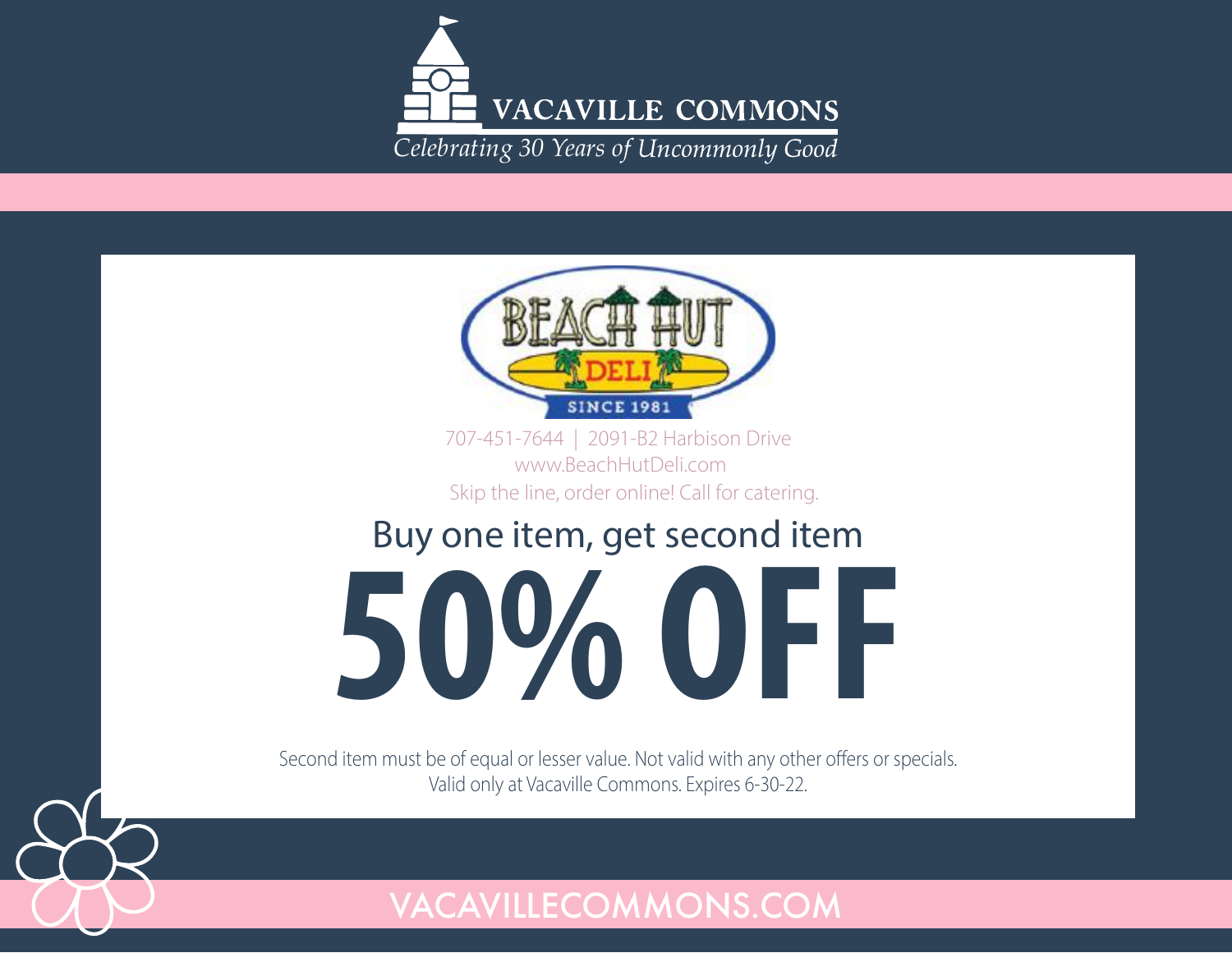





707-452-9900 | 2080-I Harbison Drive Next to Safeway

**\$5 OFF** any incoming dry cleaning

## order of \$25 or more

Excludes suedes, leathers, draperies & wedding gowns. Coupons cannot be combined. One coupon per visit, per order. Present coupon with incoming order. Valid only at Vacaville Commons. Expires 6-30-22.

**\$3 OFF** 

## any incoming dry cleaning order of \$15 or more

Excludes suedes, leathers, draperies & wedding gowns. Coupons cannot be combined. One coupon per visit, per order. Present coupon with incoming order. Valid only at Vacaville Commons. Expires 6-30-22.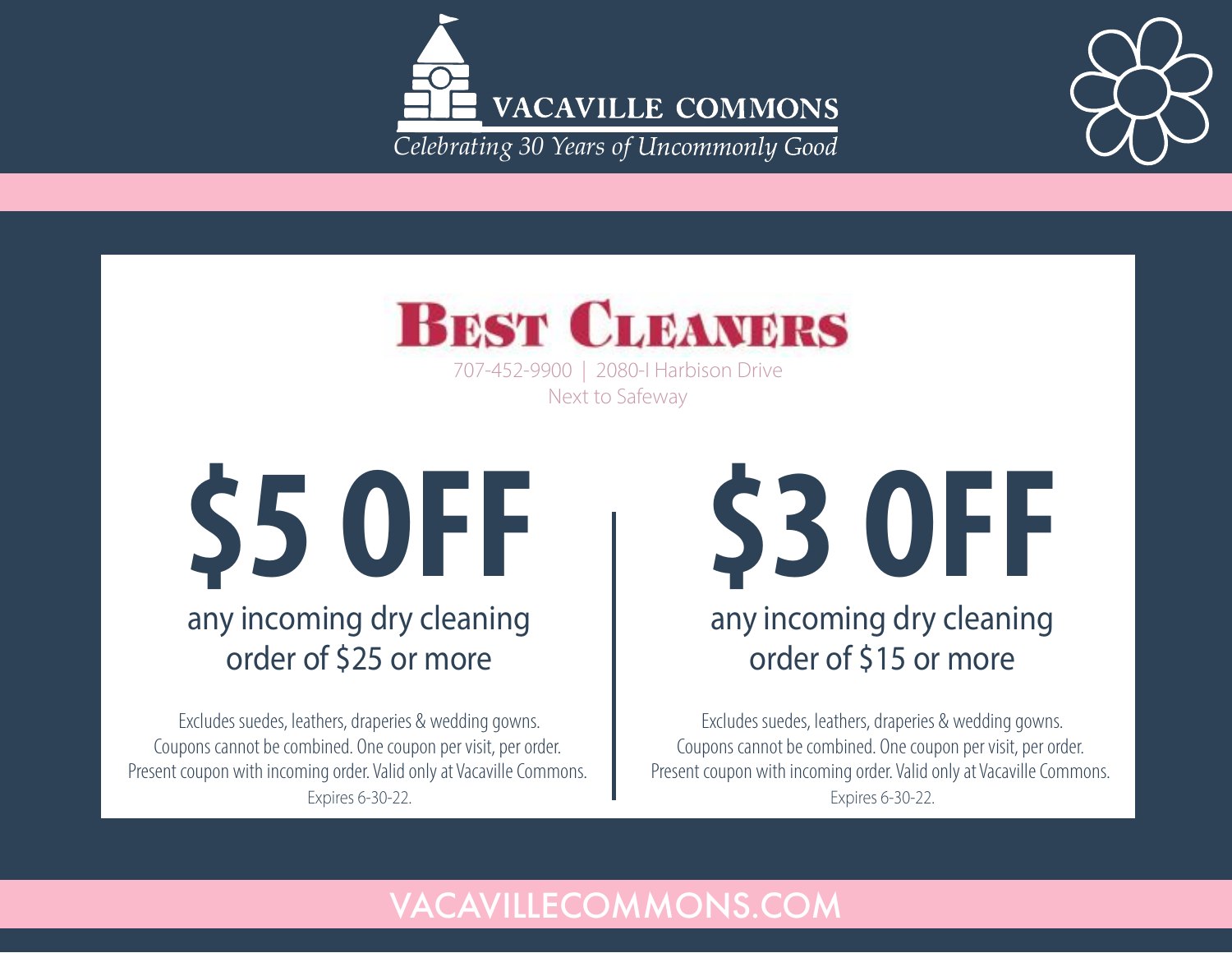

| 707-446-9999   2060-B Harbison Drive<br>www.BuddhaThaiFood.com                     |
|------------------------------------------------------------------------------------|
| Authentic Thai Food   Dine In / Take Out / Catering                                |
| <b>FREE Welcome Drink</b>                                                          |
| with any meal when you visit our restaurant                                        |
| Famous Mango Nata with Fresh Mint or Thai Iced Tea                                 |
| Not valid with any other offers. Valid only at Vacaville Commons. Expires 6-30-22. |
|                                                                                    |
|                                                                                    |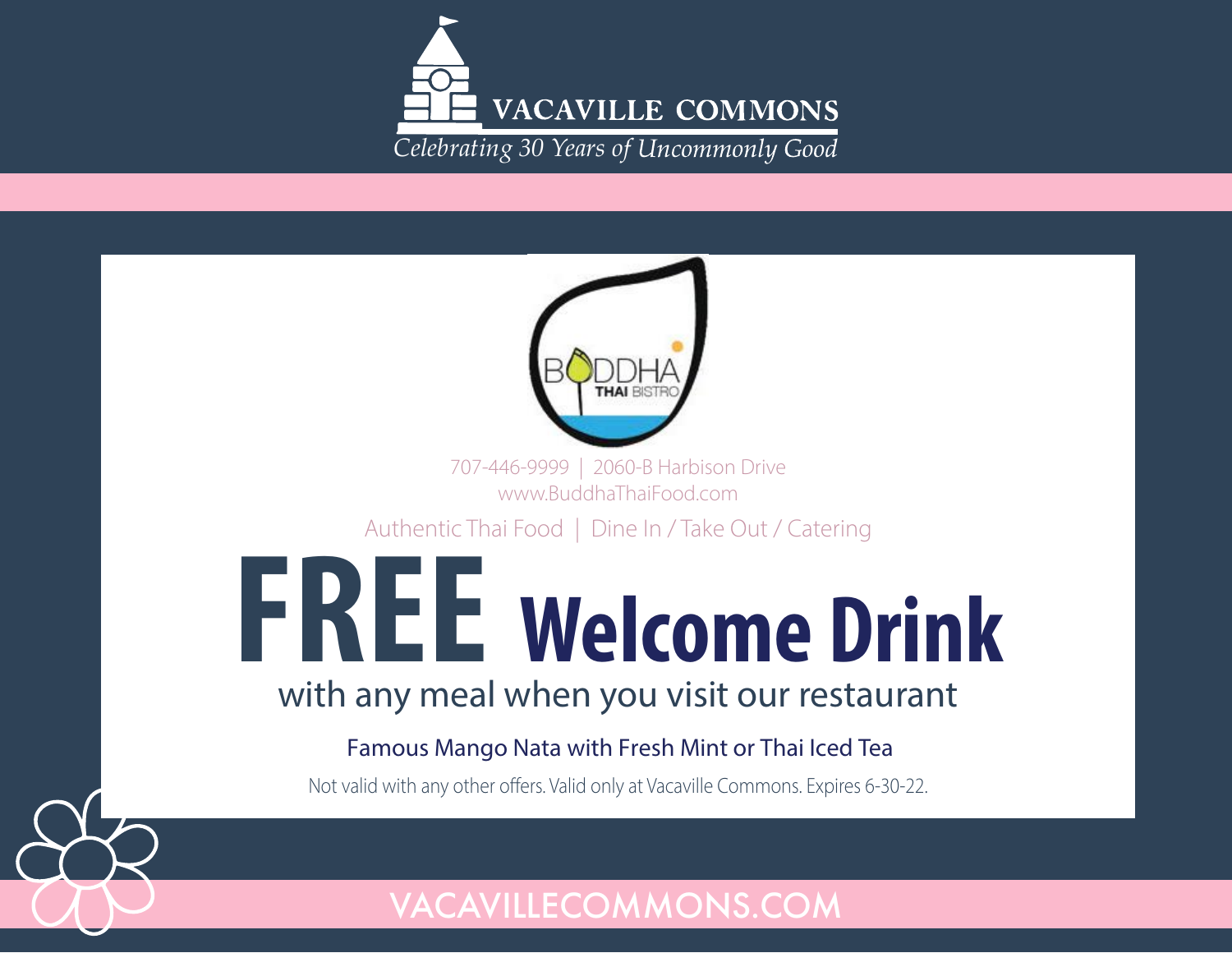



707-999-5855 | 2091-B1 Harbison Drive www.ColdStoneCreamery.com



## Love It<sup>®</sup> Size Signature Creation<sup>™</sup>

Limit one per customer, per visit. Valid in store only. Not valid for online purchases. No cash value. Not valid with other offers or fundraisers, or if copied, sold, auctioned, exchanged for payment or where prohibited by law. Valid only at Vacaville Commons location. Expires 6-30-22.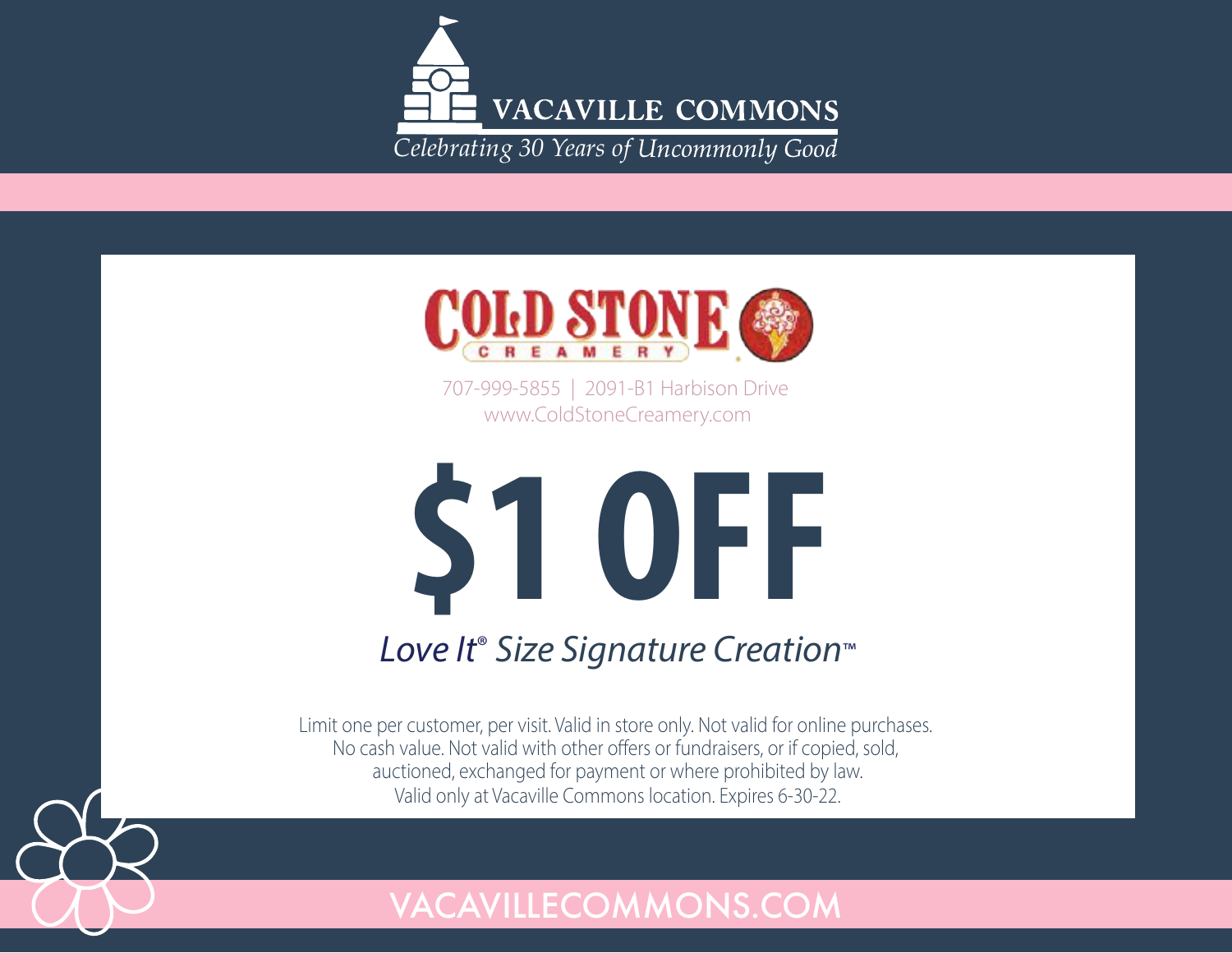





**MEXICAN GRILL** Since 1990

www.FavelasMexican.com

 $\textcolor{red}{\textbf{55}} \textcolor{red}{\textbf{56}} \textcolor{red}{\textbf{57}} \textcolor{red}{\textbf{67}} \textcolor{red}{\textbf{68}} \textcolor{red}{\textbf{707-447-1120} \textcolor{red}{\textbf{1}\textbf{2040-F Hartbison Drive}}$ \$5 OFF | \$5 OFF

### purchase of \$25 or more

One coupon per customer, per visit. Valid only at Vacaville Commons. Not valid with any other offers. Expires 6-30-22.

## every door direct mail no mailing list needed (min. 1,000 postcards) 707-447-1120 | 2040-F Harbison Drive<br>
www.FavelasMexican.com<br>  $\begin{array}{ccc}\n\bullet & \bullet & \bullet \\
\bullet & \bullet & \bullet\n\end{array}$

#### hase of two dinn purchase of two dinners<br>

One coupon per customer, per visit. Valid only at Vacaville Commons.<br>Not valid with any other offers. Expires 6-30-22. Not valid with any other offers. Expires 6-30-22. Full entreé dinners only.

TRY OUR NEW DINNER SPECIALS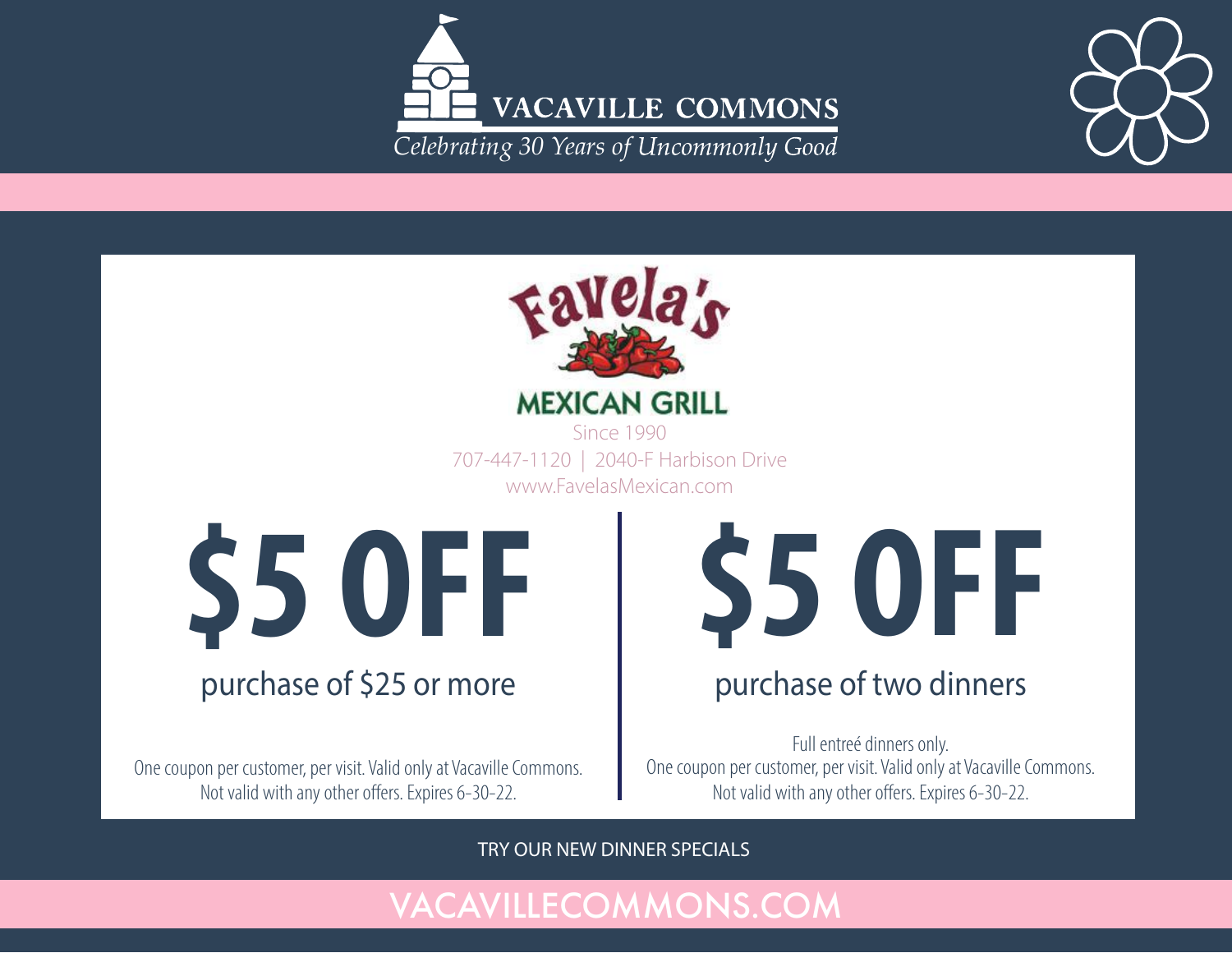

## **I-BrowBar**

707-655-2650 | 2060-A Harbison Drive

Appointments required for henna, waxing, facials and eyelash extensions



Valid only at Vacaville Commons. Expires 6-30-22.

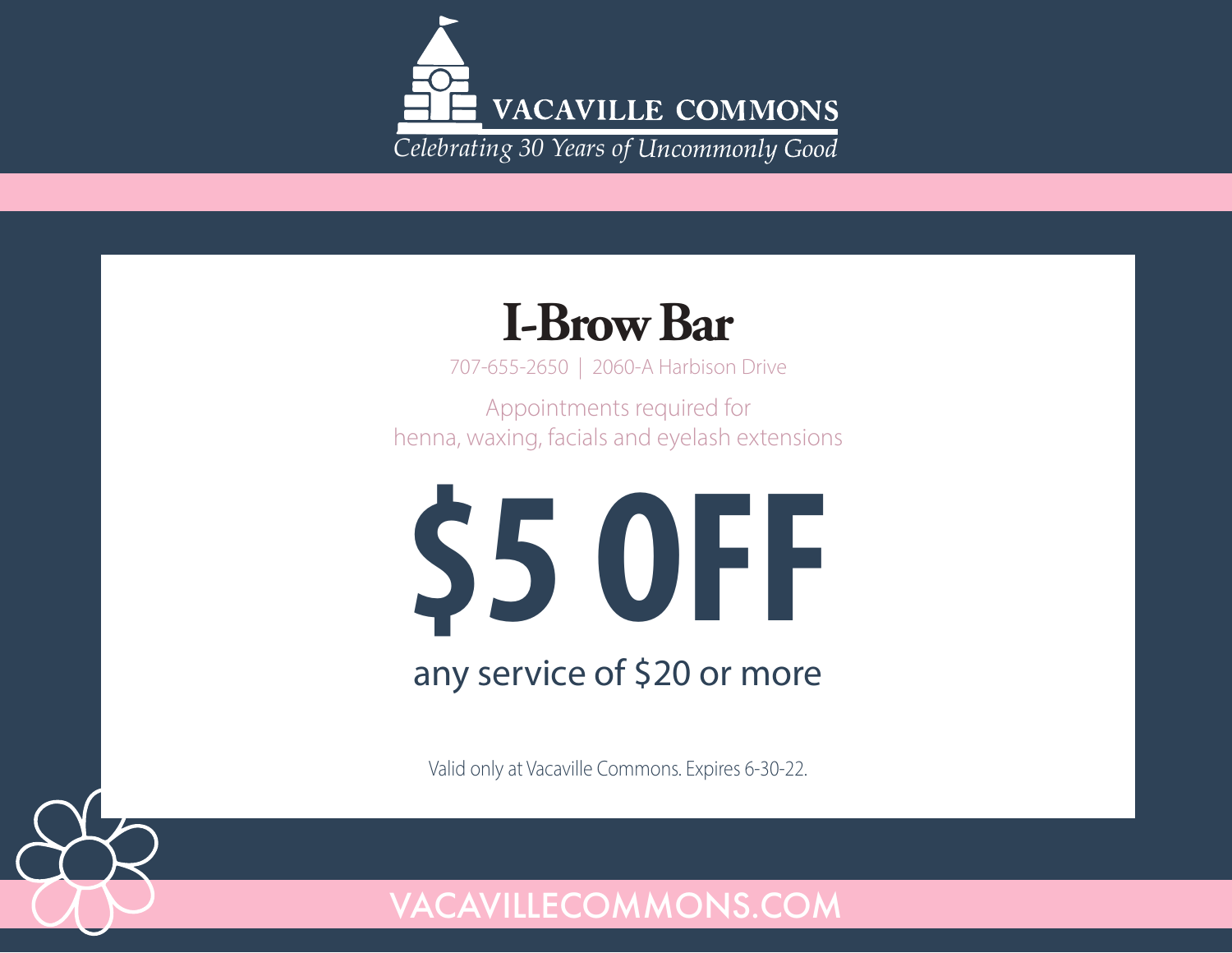



707-448-1212 | 2041-B Harbison Drive www.OnceUponAChildVacaville.com

Kids stuff with previous experience™



#### any purchase of \$25 or more (regular priced merchandise)

Not valid with any other offers. Valid with this coupon only. Valid only at Vacaville Commons. Expires 6-30-22.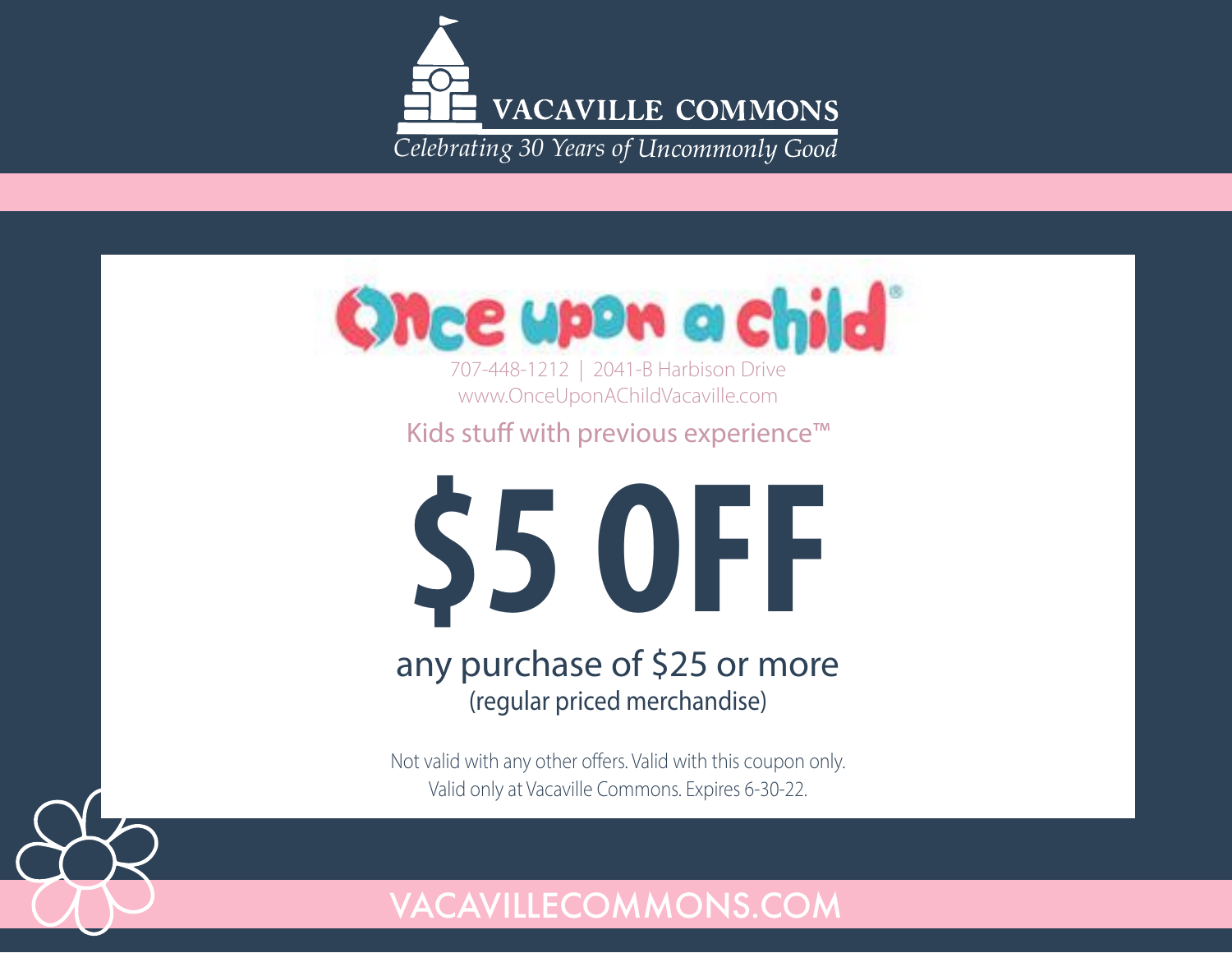



Two Workouts

FREE

March or April!

Limit one coupon per customer. Cannot be combined with any other offer. Other exclusion may apply. Valid only at Orangetheory Fitness Vacaville.

Call Studio for more information.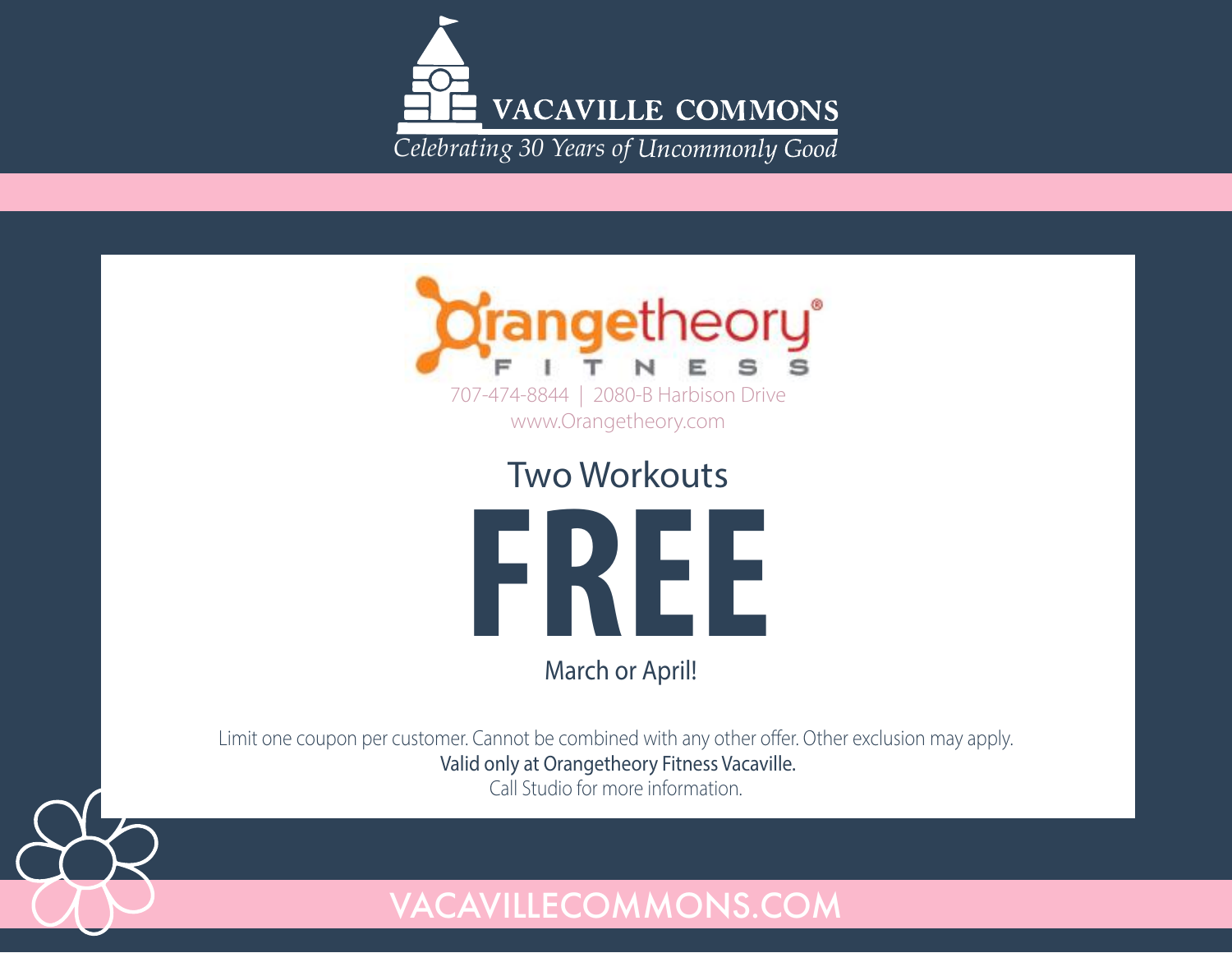



Monday-Saturday 9am-7pm • Sunday 10am-5pm 707-449-0528 | 2040-B Harbison Drive



(includes nail and cuticle care, massage and hot towels, nail polish applied)

Not valid with any other offers. One coupon per customer. Valid only at Vacaville Commons. Expires 6-30-22.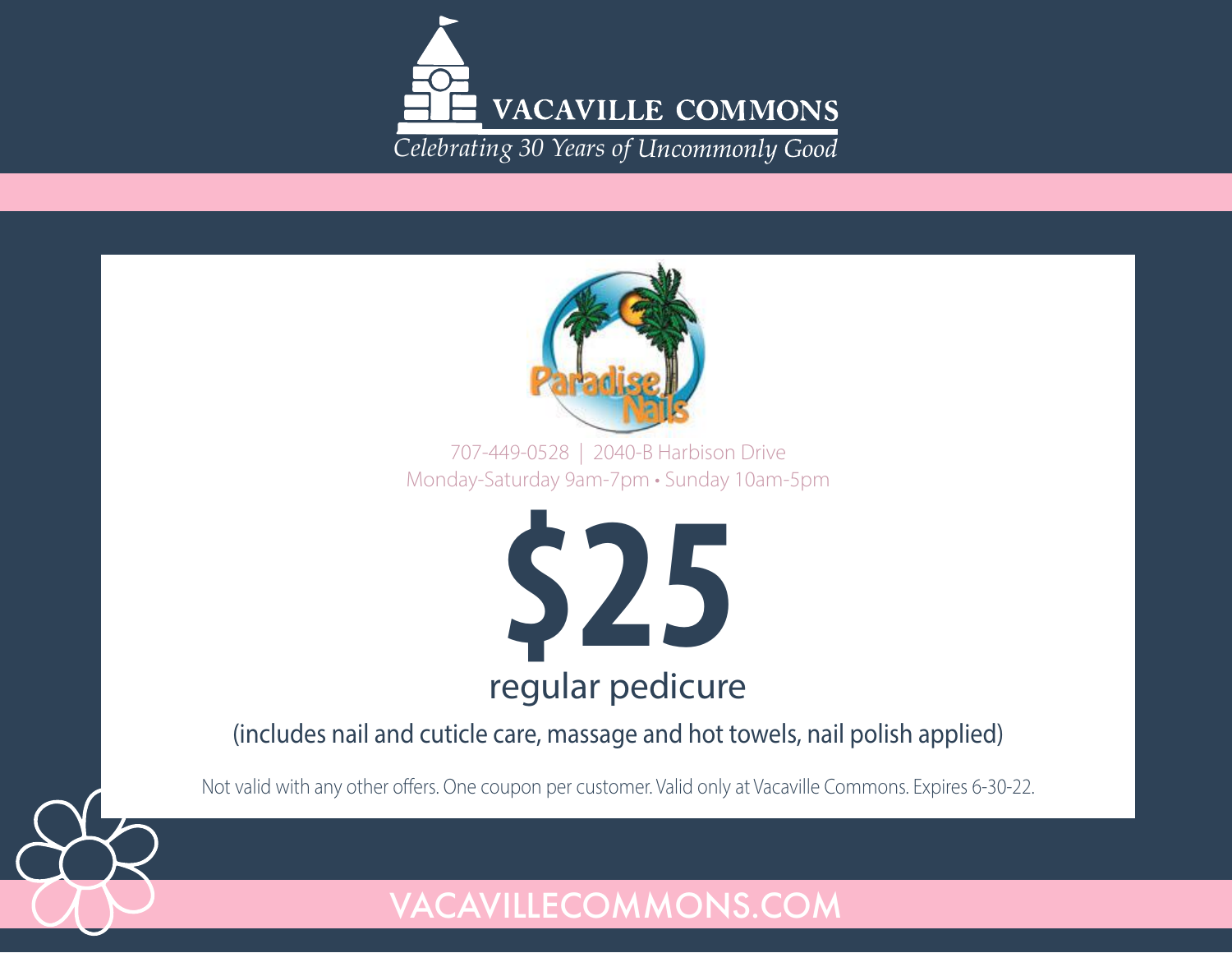



707-685-9828 | 2041-A Harbison Drive www.PlatosClosetVacaville.com

Follow us on Facebook, Instagram, and visit our website.



Not valid with any other offers. Valid with this coupon only. Valid only at Vacaville Commons. Expires 6-30-22.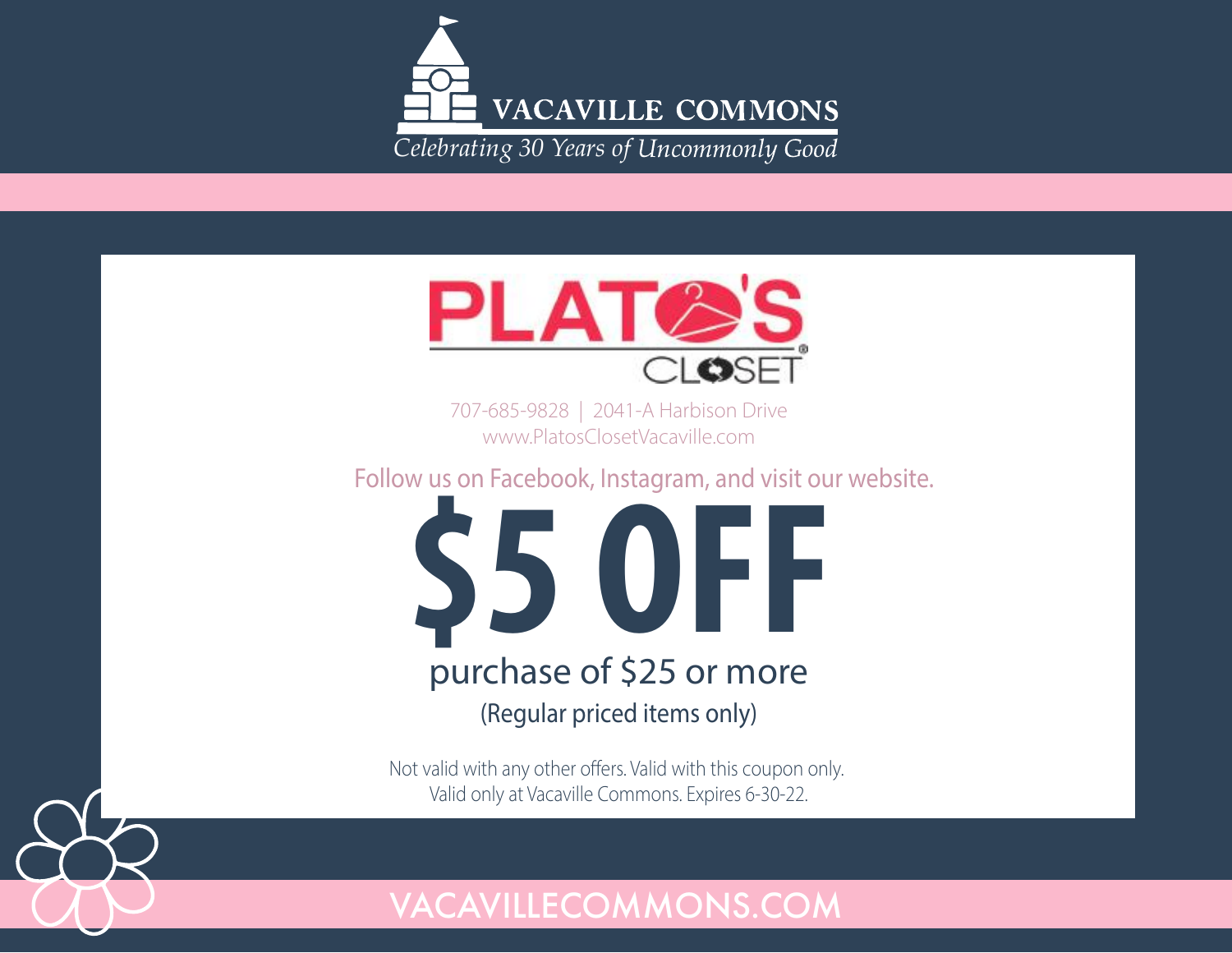



707-564-3232 | 2080-C Harbison Drive www.RepairAll.com



Valid only at Vacaville Commons. Expires 6-30-22.

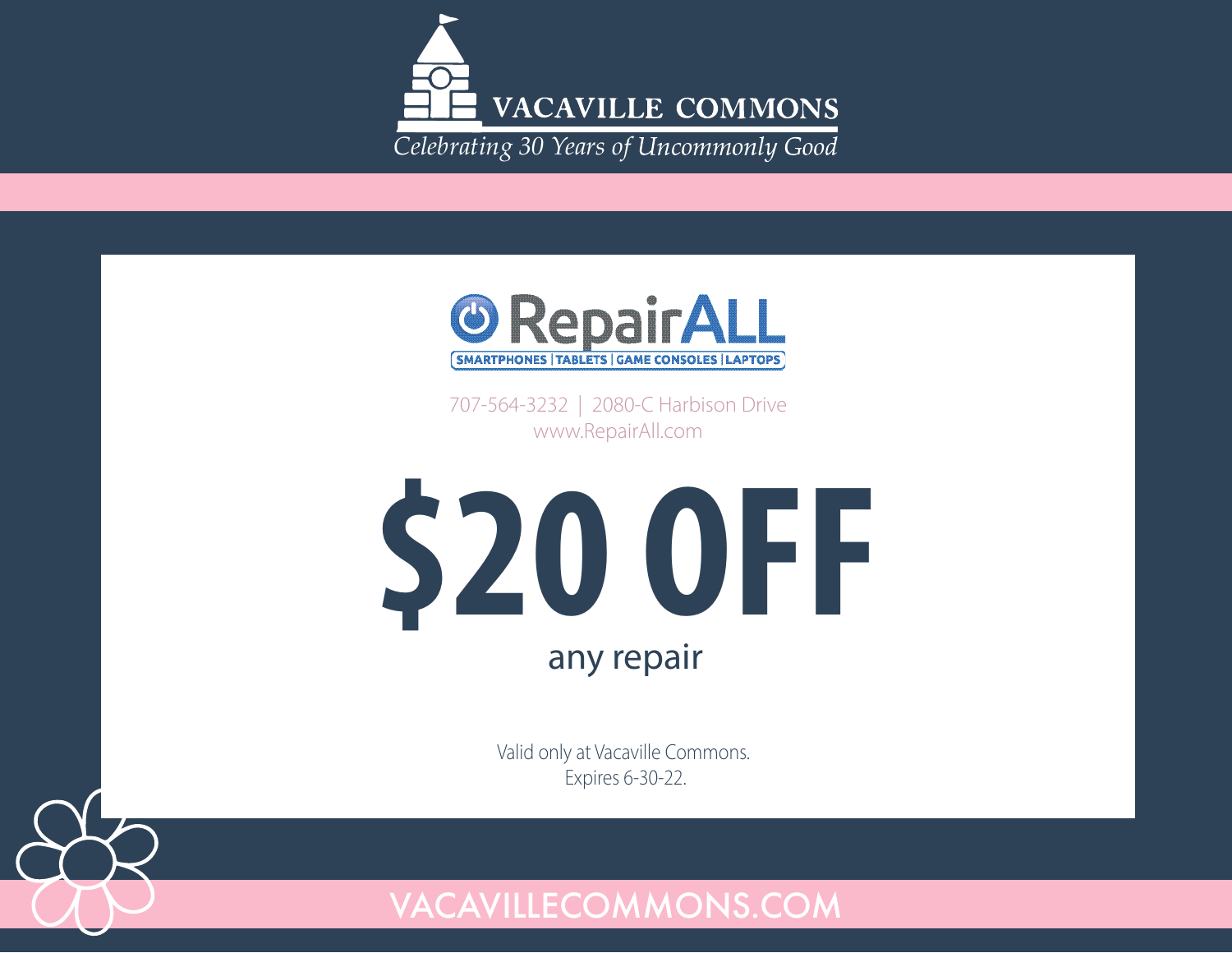



707-449-3467 | 2080-G Harbison Drive www.SallyBeauty.com



\*Some exclusions may apply. See store for details. Excludes clearance items. Coupon code 555148. Offer valid thru 6-30-2022. Dates of offer are subject to change. Valid only at Vacaville Commons location, Store #1769.

Shop 24/7 online at SallyBeauty.com!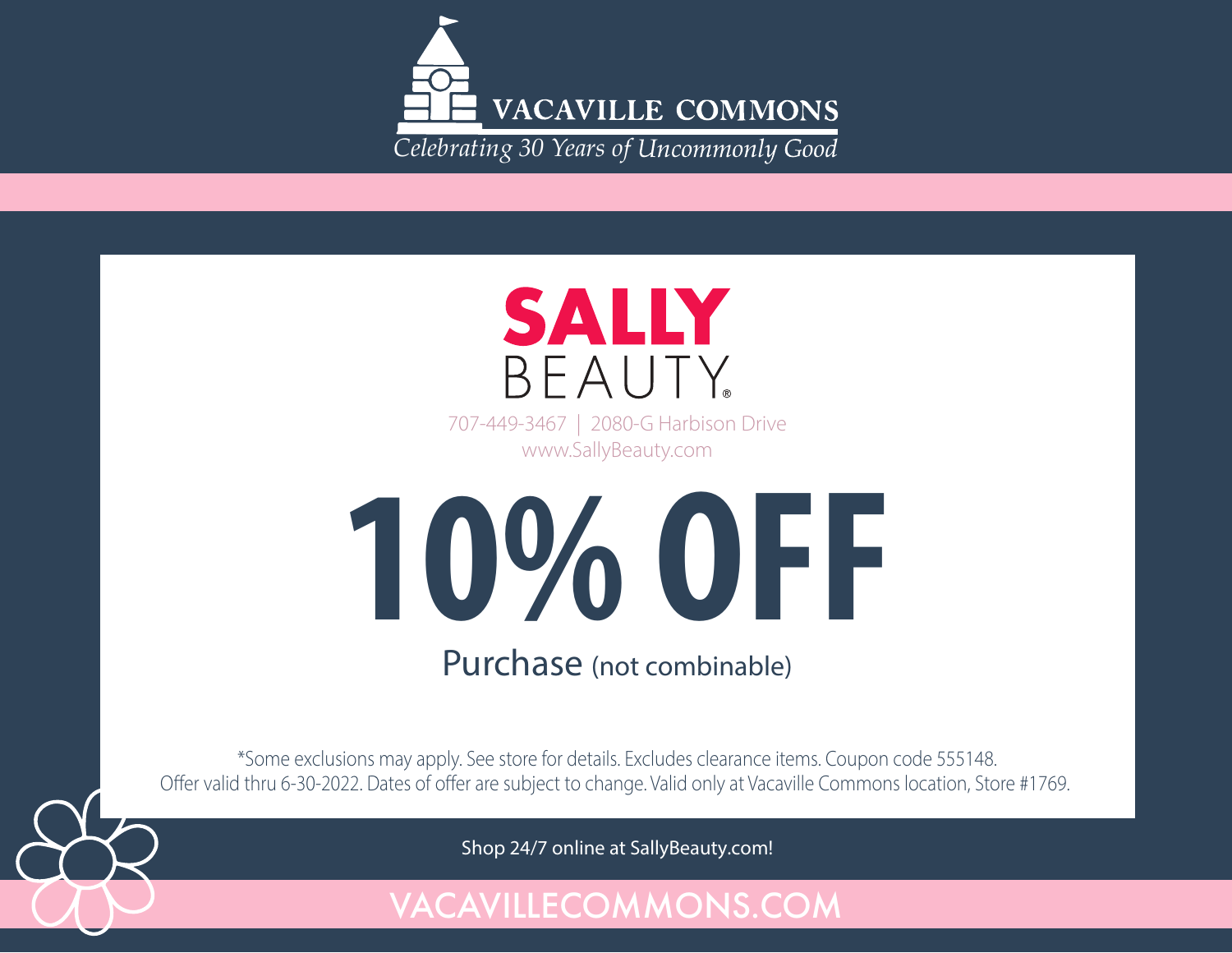

## **Site for Sore Eves<sup>®</sup>**

707-449-9931 | 2080-E Harbison Drive www.SiteForSoreEyes.com/Vacaville

Book your \$79 eye exam today!†

## **Extra 25% OFF** COMPLETE PAIR OF EYEGLASSES\*

Mention this ad

†Contact lens exam additional. Eye exams available by an Independent Doctor of Optometry, conveniently located at Site for Sore Eyes. Site for Sore Eyes does not employ the optometrist nor perform eye exams. \*On your next purchase of a complete pair of eyeglasses (frames and lenses). Mention this ad to get special offer. Cannot be combined with other offers or insurance. Valid at Vacaville location only. Other restrictions may apply. See store for details. Limited time offer. Expires 6-30-22.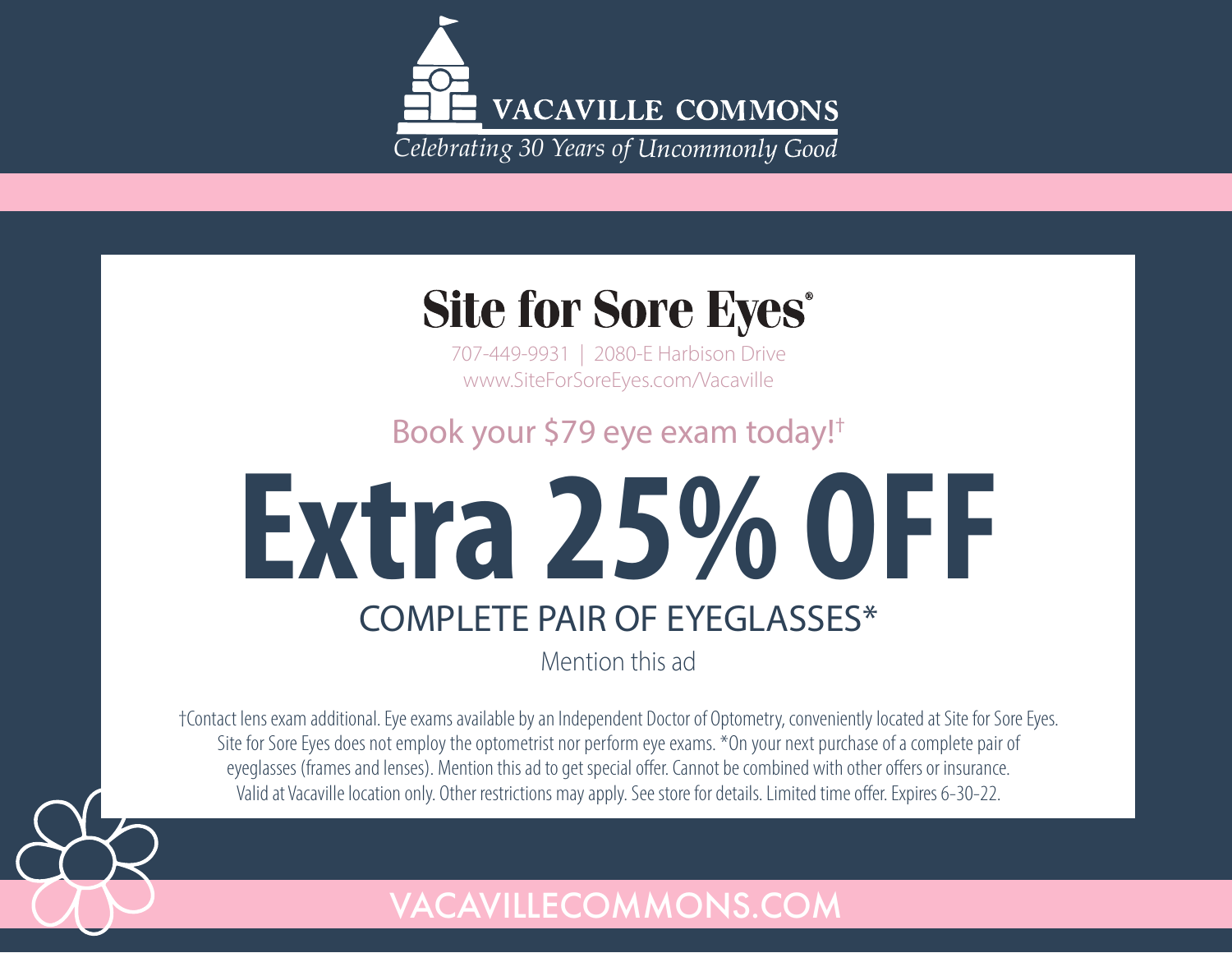



707-448-3233 | 2040-C Harbison Drive www.StirFryChineseFoodCa.com

# \$14.99 Dinner for 2

Includes: 2 egg rolls, pint sized BBQ pork fried rice, chicken chow mein, choice of one main dish, and soup (reg. price \$17.99)

Choose from a variety of main course dishes: Broc. beef, mandarin spare ribs, black bean spare ribs, ginger garlic chicken, veg. chicken, hot & spicy chicken, sweet & sour chicken, sweet & sour pork, BBQ pork, teriyaki chicken.

One coupon per customer, per visit. Not valid with any other offer. Valid only at Vacaville Commons. Only with coupon. Expires 6-30-22.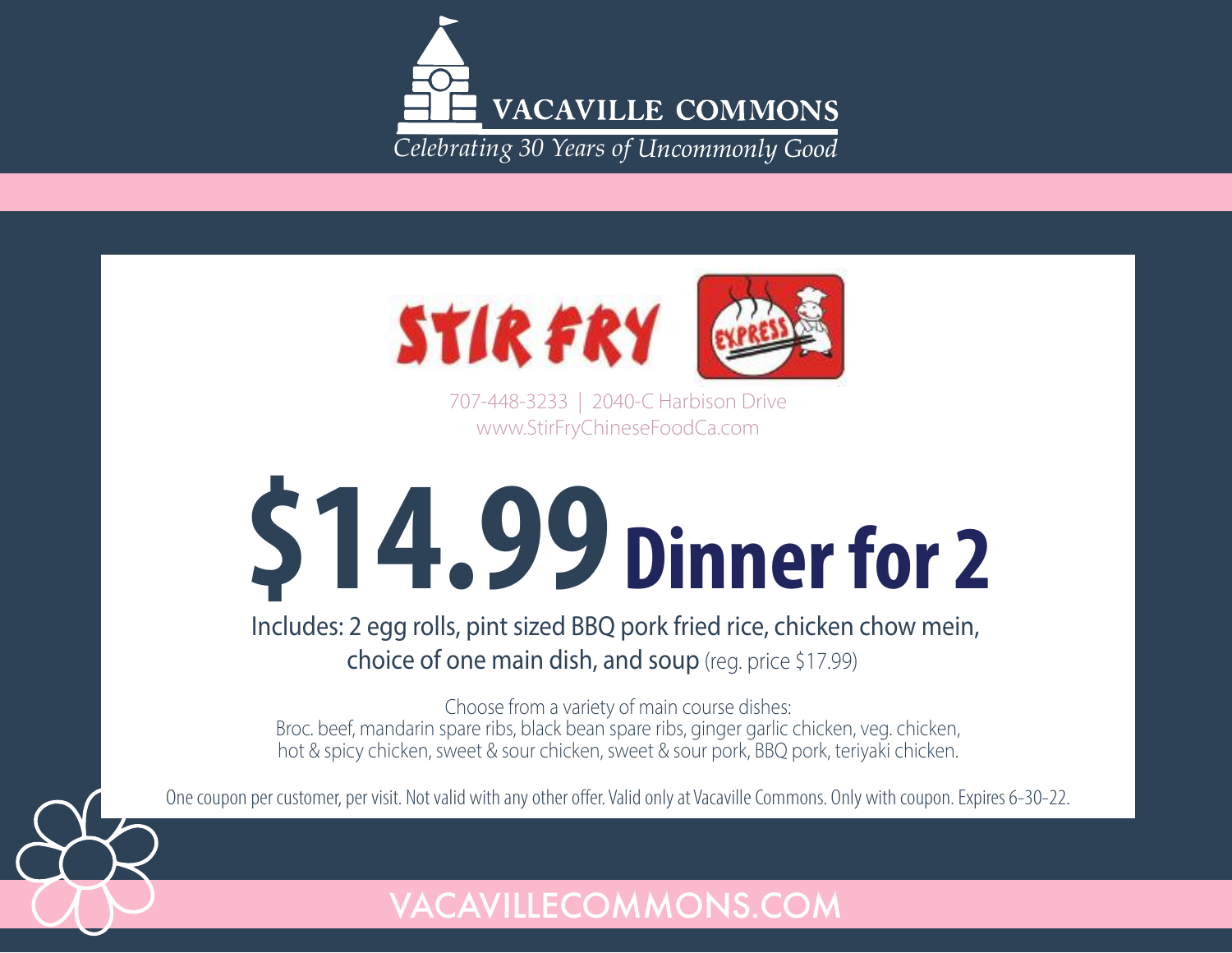



707-452-0402 | 2080-D Harbison Drive www.Supercuts.com



Valid on a regular Supercut service only. Not valid on discounted services. One coupon per visit. Valid only at the Vacaville Commons location. Team members use: Hair3. Expires 6-30-22.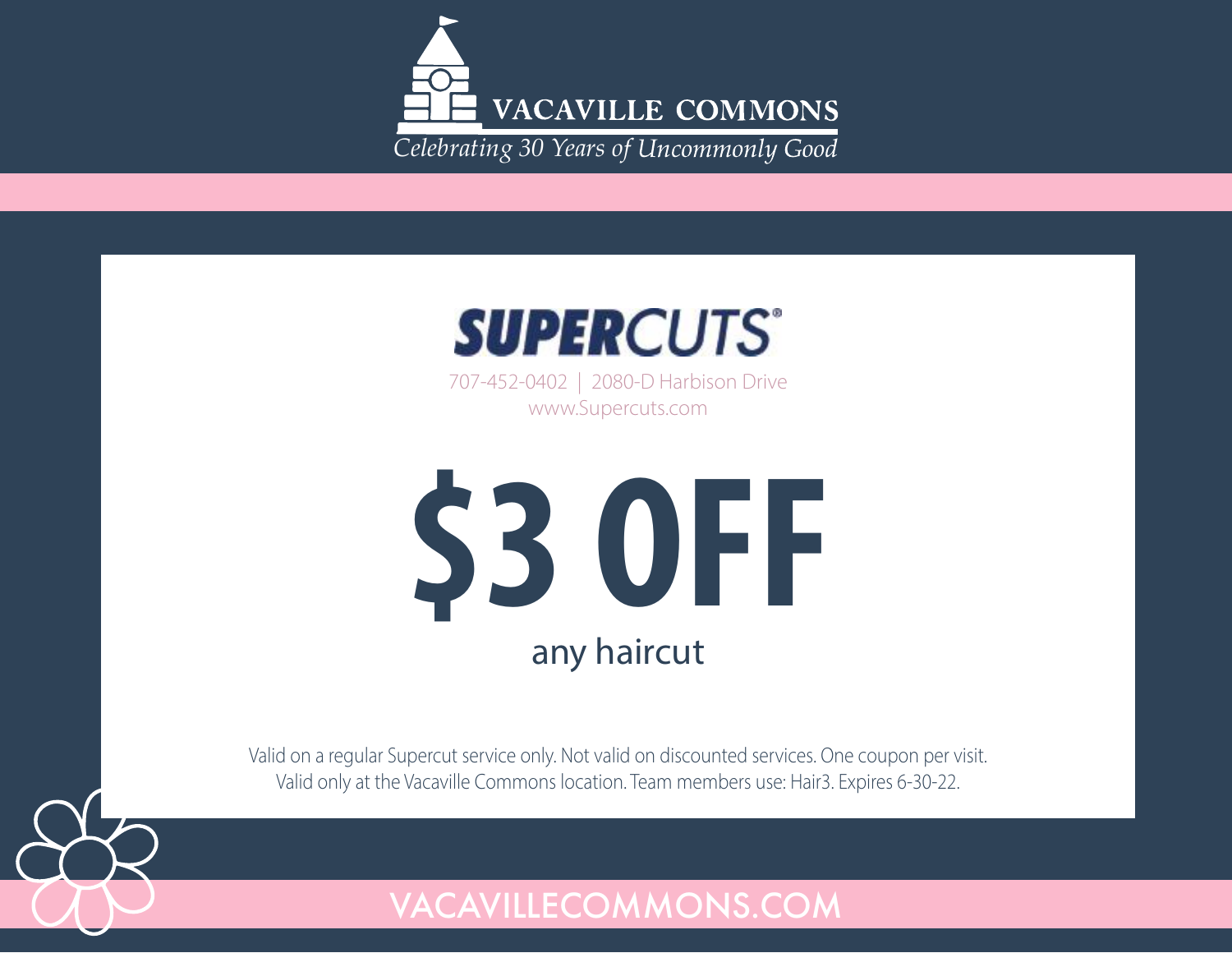

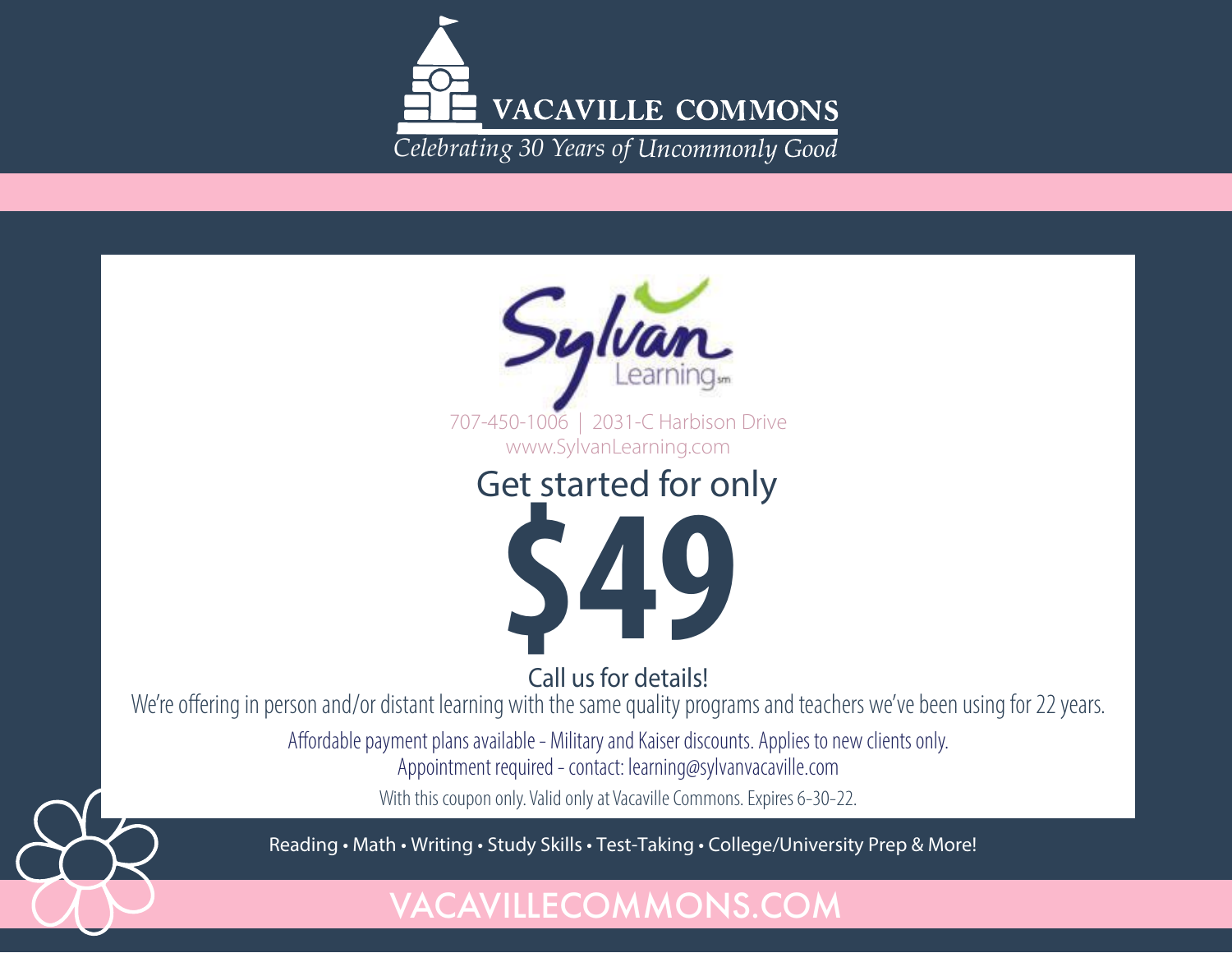



707-447-5665 | 2080-F2 Harbison Drive www.TropicalLooksDaySpa.com

## **Pamper Yourself!**

## One month unlimited, S10 OFF E **Tanning or Red Light Therapy**

helps with aches, pains, stretch marks, problem skin and anti-aging

Not valid with any other offers. Valid only at Vacaville Commons. Expires 6-30-22.

hair coloring, facials, waxing or massage

Not valid with any other offers. Valid only at Vacaville Commons. Expires 6-30-22.

Hair • Tanning • Spray Tans • Facials • Waxing • Nails • Body Wraps • Massage • Eyelash Extensions • Permanent Make-Up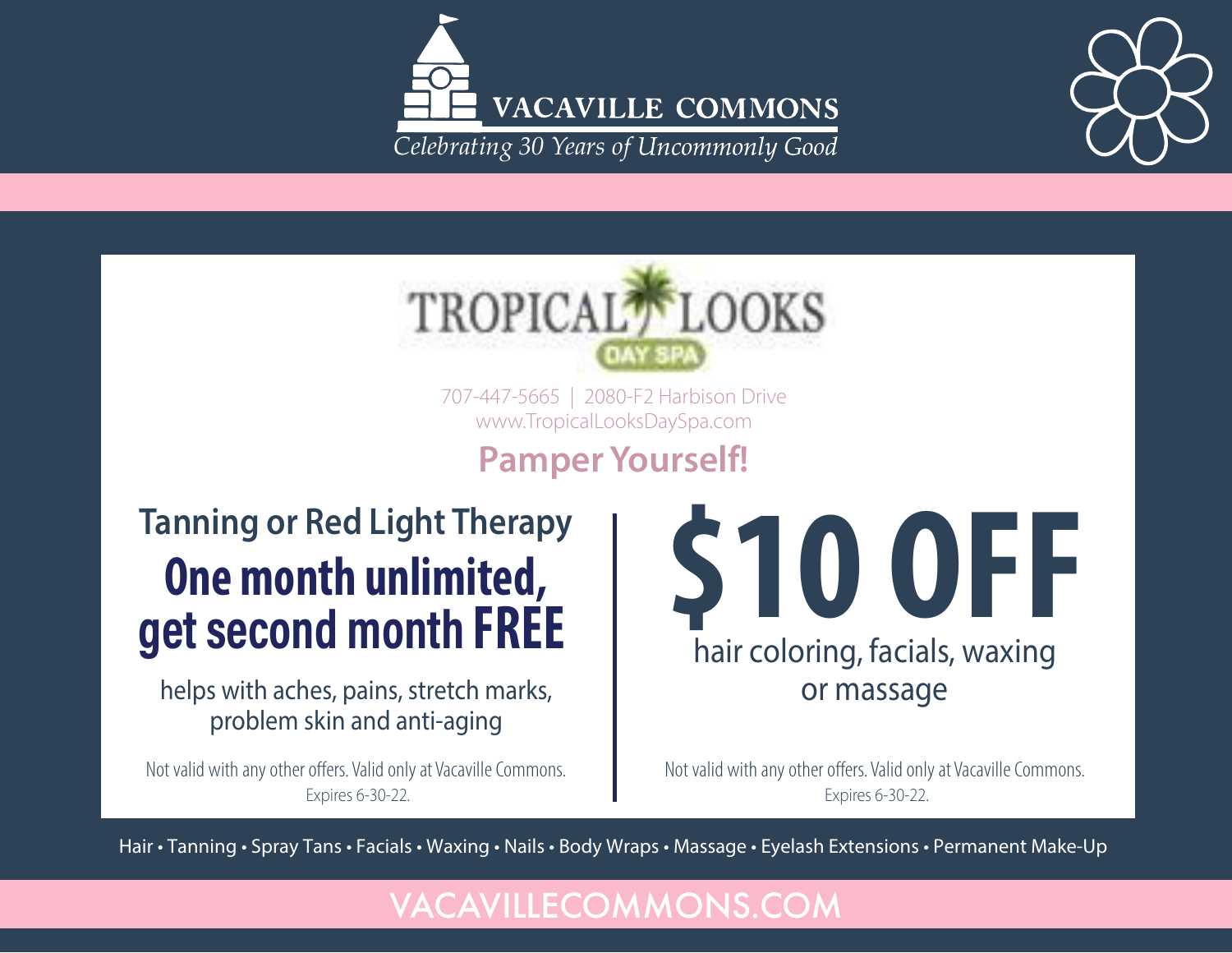





707-447-0623 | 2010-A Harbison Drive www.TheUpsStoreLocal.com/4155

## \$100 OFF

### 500 next day tri-fold brochures  $+ 1$  holder

#90 gloss book, double-sided, color (reg. price \$252)

Valid only at Vacaville Commons. Limit one coupon per customer. Cannot be combined with any other offer or discount. Expires 6-30-22.

## **\$100 OFF**

## every door direct mail

no mailing list needed (min. 1,000 postcards) your ad printed & delivered for less than the cost of a 1<sup>st</sup> class stamp

Valid only at Vacaville Commons. Limit one coupon per customer. Cannot be combined with any other offer or discount. Expires 6-30-22.

2013, 2014, 2015, 2016, 2017 Award: Best of Vacaville Pack and Ship Experts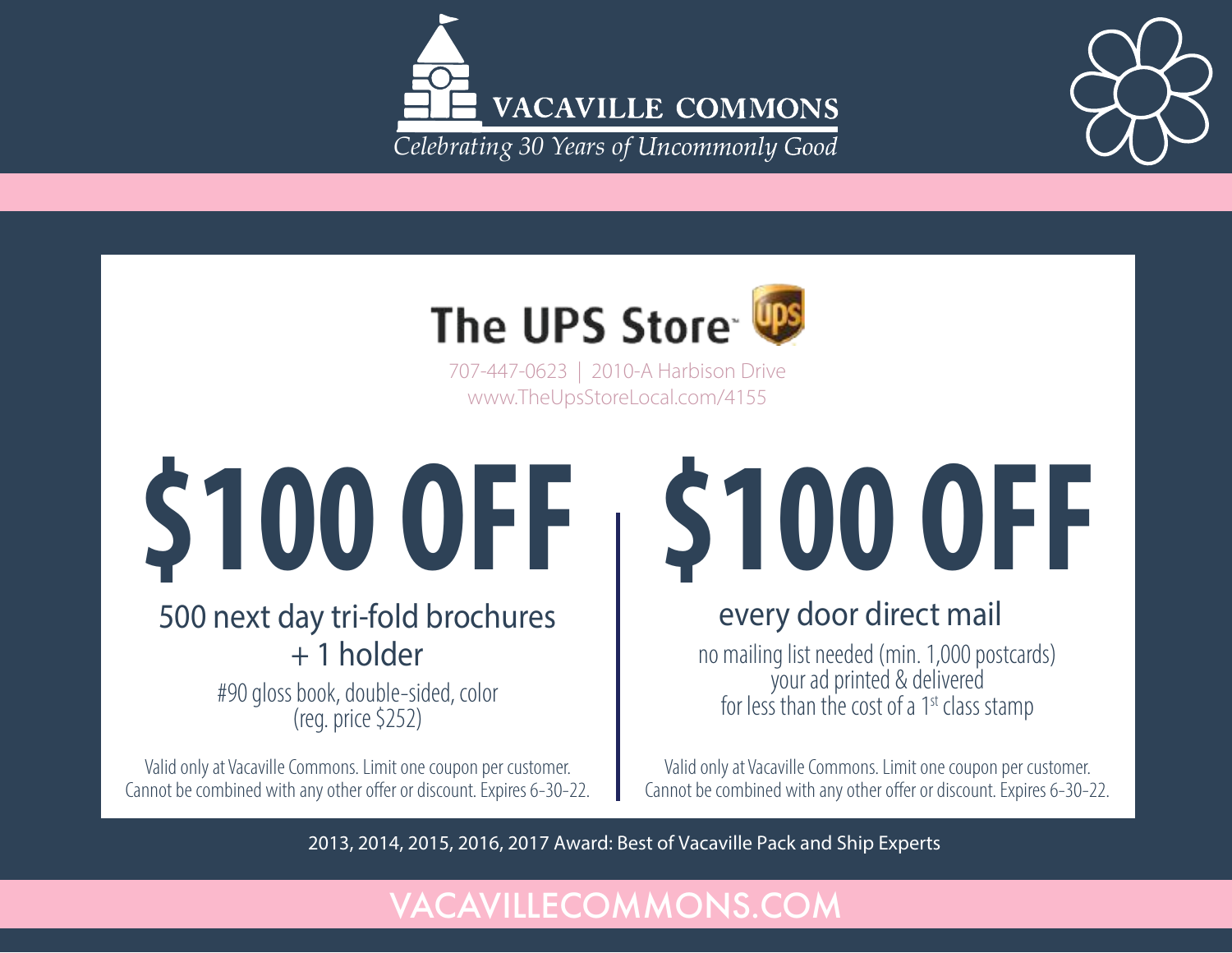



707-451-4100 | 2010-C Harbison Drive www.IDontLikeDentists.com

"We are dedicated to professional and personal care."



New patients only. Call for appointment and details. Valid only at Vacaville Commons. With coupon only. Expires 6-30-22.